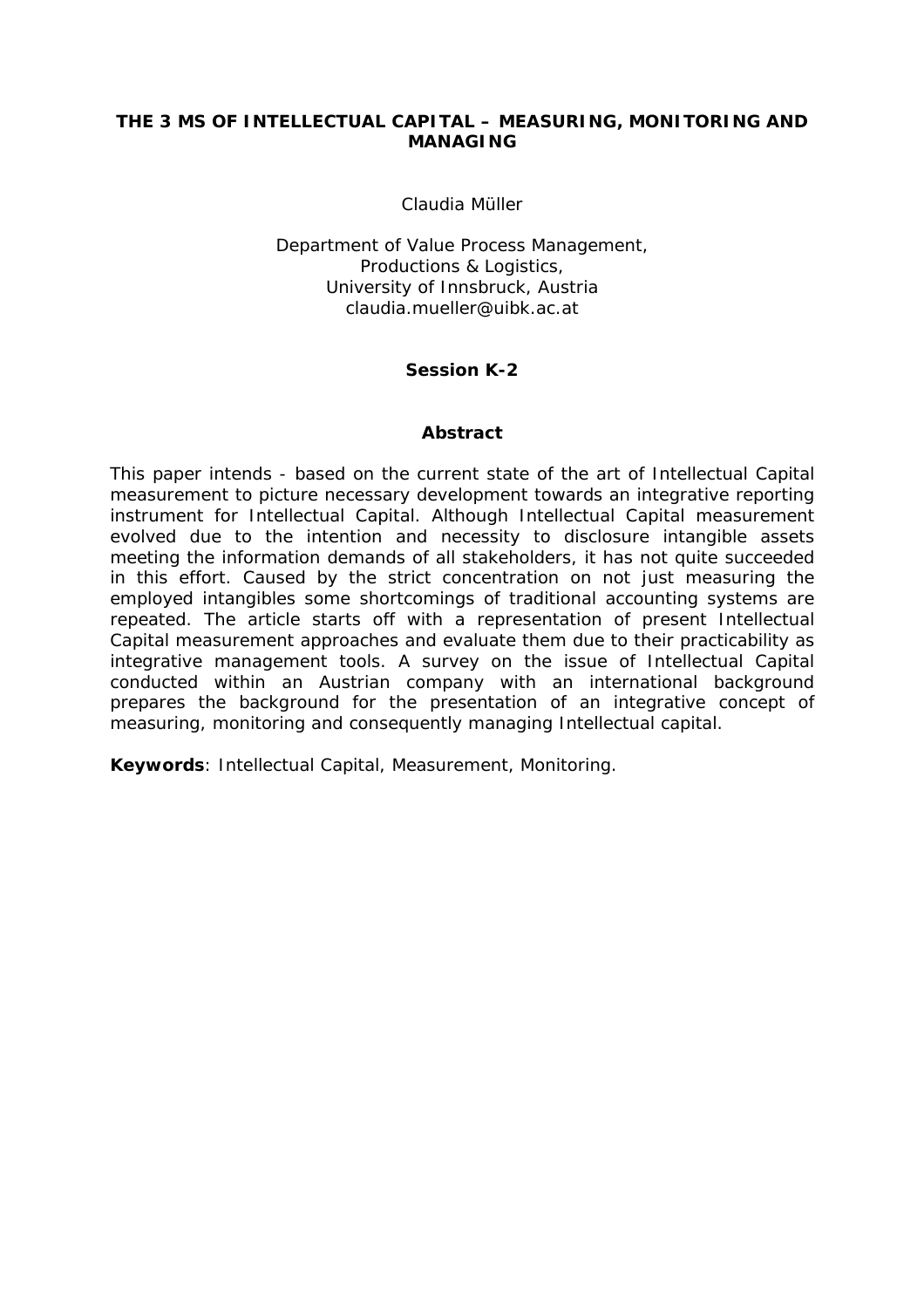# **The 3 Ms of Intellectual Capital – Measuring, Monitoring and Managing**

Claudia Müller Department of Value Process Management Productions & Logistics University of Innsbruck claudia.mueller@uibk.ac.at

### **Abstract:**

This paper intends - based on the current state of the art of Intellectual Capital measurement to picture necessary development towards an integrative reporting instrument for Intellectual Capital. Although Intellectual Capital measurement evolved due to the intention and necessity to disclosure intangible assets meeting the information demands of all stakeholders, it has not quite succeeded in this effort. Caused by the strict concentration on not just measuring the employed intangibles some shortcomings of traditional accounting systems are repeated. The article starts off with a representation of present Intellectual Capital measurement approaches and evaluate them due to their practicability as integrative management tools. A survey on the issue of Intellectual Capital conducted within an Austrian company with an international background prepares the background for the presentation of an integrative concept of measuring, monitoring and consequently managing Intellectual capital

**Keywords**: Intellectual Capital; Measurement; Monitoring;

### **Introduction**

Knowledge and its management have become major issues of discussion in management as well as in research in the course of the late eighties and nineties. As a consequence also Intellectual Capital and Intellectual Capital Management attracted practicians and researcher attention. However one may not get these terms mixed up, they are obviously different - but yet similar in meaning - and therefore often used in synonymous ways. Especially an article which intends to deal with Intellectual capital thus has to start off with a clear and precise definition.

*Knowledge* can be characterized as information in context, together with an understanding of how to use it. Examples would include knowledge about drainage in a street, derived from looking at a schematic and understanding how the placement of houses may or may not affect drainage.[Mayo 2001, Stewart 1997]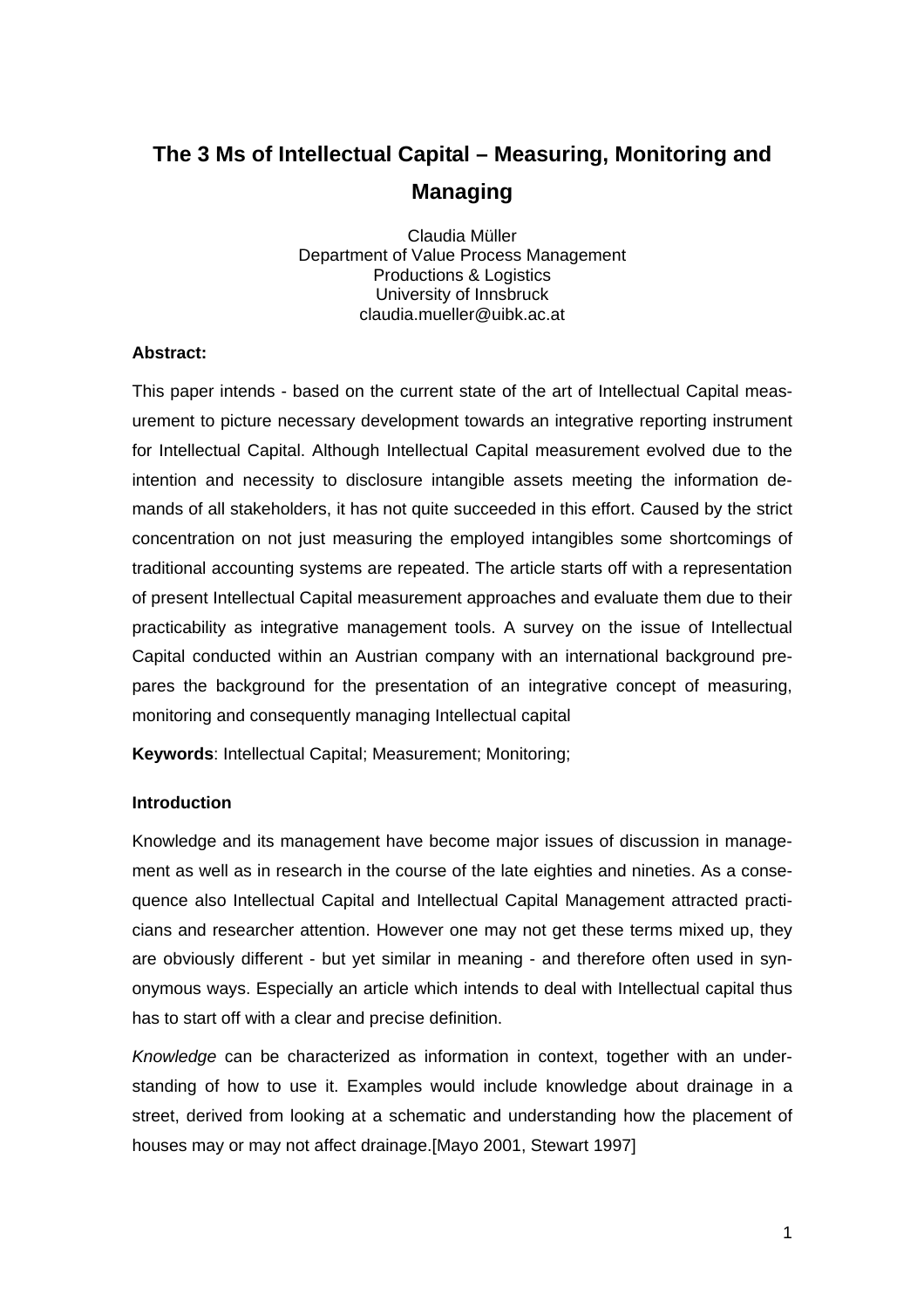*Intellectual Capital* is to be defined as the non-financial and non physical resources used by and within a company, it is knowledge which can be converted into profits (Sullivan, 1999:210). *Intellectual Management* deals with the interactions between all resources, tangible and intangibel to create maximum value (Sullivan 1999:228).

The following discussion on the current state- of- the- art and on present problems of reporting on Intellectual Assets (Intellectual Capital) will address researchers as well as practitioners. It kicks off with a valuation of present approaches which try to overcome information deficiencies concerning intangibles as the result of shortcomings of traditional accounting. Most of these approaches concentrate on measuring IC - the information gained however mainly addresses only one or a restricted number of stakeholders. The measurement of IC should rather aim at satisfying all stakeholders' information needs - therefore it should integrate external as well as internal issues. Furthermore current measurement approaches focus on presenting intangibles without their implicit financial aspects– in how far they attribute and correspond to present and future earnings is very restrictively pointed out.

The development that has to follow in the attempt of measuring IC is to establish the relation between financial reports and reports on IC. First of all this effort demands a distinctive knowledge about possible interest groups and their needs for information. The discussion about IC was started due to the fact that traditional financial reports could not cope with presenting intangible assets and as a consequence book value and market value diverge. For handling this discrepancy all efforts concentrated on trying to present a statement of intangible assets for present and future shareholders. However knowledge about intangible assets is especially crucial for a company's development – the internal purpose of reporting about IC has to be put in the centre of interest since current internal accounting systems cannot provide this information. When speaking about a company's development one should furthermore acknowledge the dynamics of intangible assets and therefore take them into account when establishing an integrative management information system for intangibles.

 If we can manage measuring IC considering all issues mentioned above - internal and external - we will also be able to monitor IC. Monitoring IC – as a further challenge for research on IC - is necessary because as stated before IC represents one of the main factors of success - strictly tracking its development and its consequent protection seem to be inevitable. By doing this one will also get information on future potentials, one will know where there are shortcomings and one will be able to react to this. More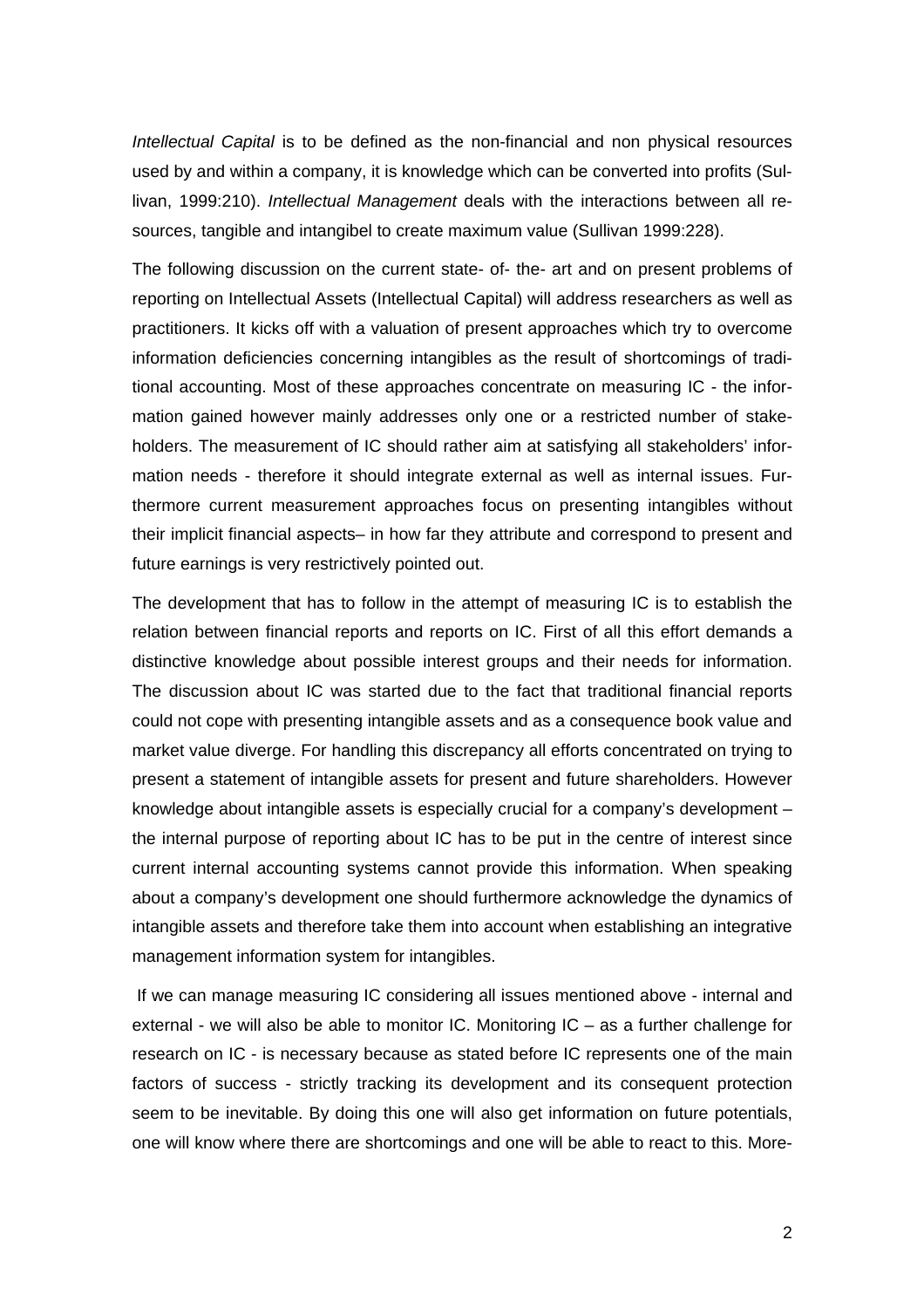over it will lead managers to be able to reach the ultimate goal concerning IC – namely true management of IC.

The necessity to succeed in this attempt can easily be explained. As far as normal (tangible) assets are concerned no one would question the necessity of efficient management – with intangible assets everybody seems to be satisfied by just measuring them - questions of profitability and productivity (being completely legitimate for traditional assets) are not even touched. Consequently measuring and monitoring can only function as the starting point – the goal has to be MANAGEMENT (in all its dimensions) of IC regarding all aspects of this peculiar form of assets – if a company succeeds or fails in handling its intangibles the profit and loss account will show it in the end.

This paper therefore presents a concept to how companies could set the course from simply measuring towards managing IC in an also distinctive financially-oriented way. Deriving implications for IC from strategy it concentrates on developing a management concept that tries to embody the demand for information needed in the monitoring and managing process. This includes measuring on a less aggregated level than present approaches suggest as well as enabling not only a retrospective but active planning for the businesses future ahead.

The concept is based on a survey carried out among managers (especially CFOs) in an international company of the grinding industry. The main target of this survey was to get an impression in how far management has on the one hand already become familiar with current possibilities of intangible assets reporting; on the other hand the survey was also interested in how far the management was satisfied with these approaches and which issues still demanded further discussion and development.

### **Evolvement and current state of the art**

Although one may get the impression that the  $IC$  – movement started in the above mentioned time period of the 80s and 90s the history of Intellectual Capital – although not explicitly called IC- goes way back.

Already the published work of J. Robinson and Edward Chamberlin in the 1930s was calling on resourced based- accounting (Chamberlin 1962). In her book "The theory of growth E. Penrose continued these first steps and developed an approach for resourced- based accounting (Penrose 1959).

The term 'intellectual capital' was first used in a publication by John Kenneth Galbraith in 1969. His concept of the term incorporated a degree of 'intellectual action' rather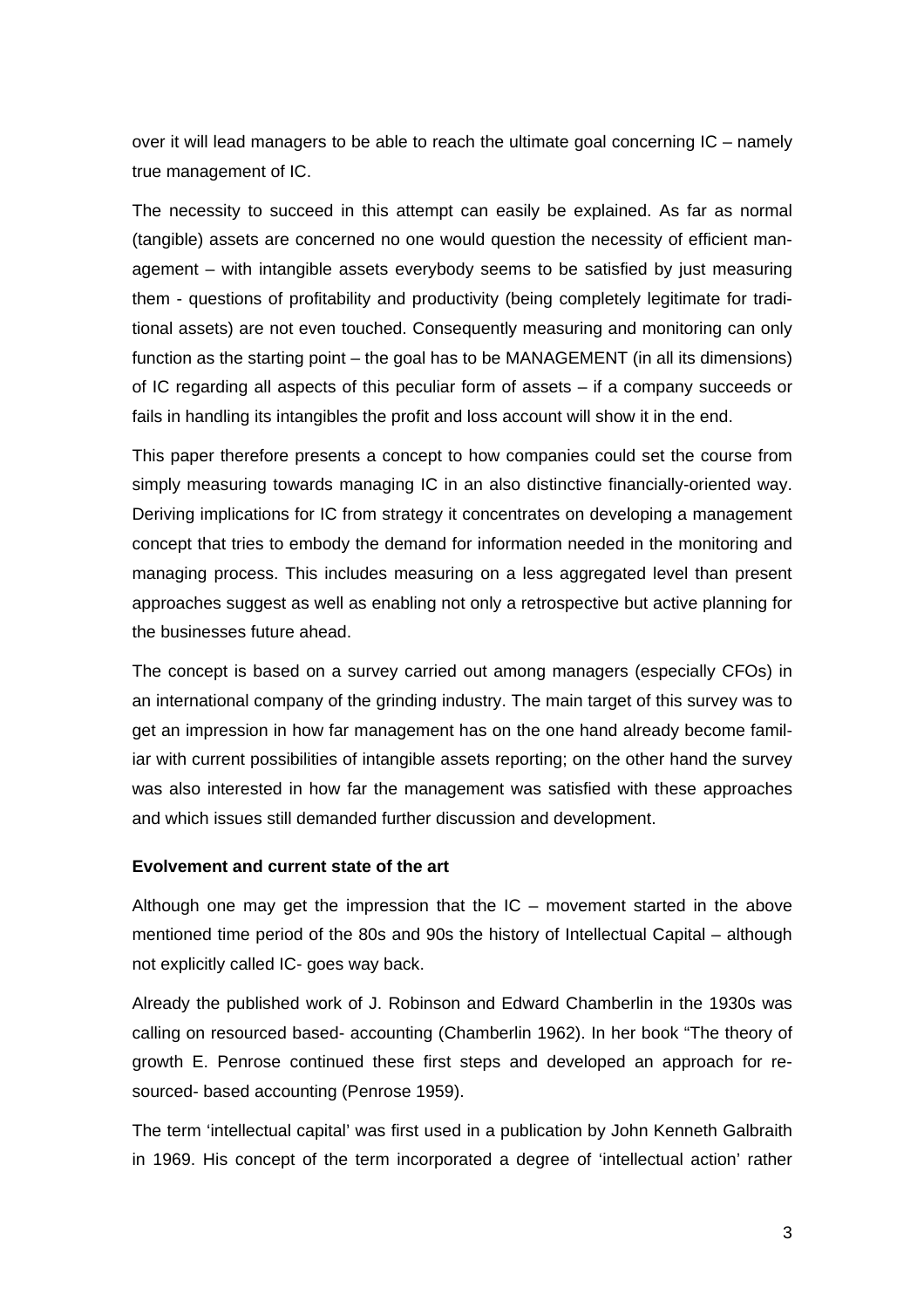than 'intellect as pure intellect'. The implication of his view is that the intellectual capital is more likely to be a dynamic rather than a static form of capital. (Edvinsson and Sullivan 1996: S.358)

The 1980 finally represented the real kick-off for a series of publications which explicitly dealt with the topic of Intellectual Capital. It basically started with the works of Hiroyuki Itami (Itami and Thomas1991) and Karl –Erik Sveiby in 1986 Sveiby 1990). It was in 1986 when Charles Handy published work relating to Human Capital as well as David Teece ( Teece 1986) who was interested in extracting value from innovation. 1987 saw the foundation of the Konrad Group in Sweden to discuss intangible assets and they published their results two years later.

The fact that in 1991 Edvinsson became Vice President of Skandia had significant meaning for the discipline of knowledge management and Intellectual Capital. The first implementation of Intellectual Capital as a corporate function finally led to the first publication of an Intellectual Capital report 4 years later. In 1994 another important protagonist of the Intellectual Capital movement entered the scene Tom Stewart who published "Intellectual Capital" as a cover article in *Fortune*, which 3 years later was even published as book (Stewart 1997). Finally the year 1996 saw the first foundation of an institution for intangibles research namely at the New York University by Baruch Lev. The year 1997 could be described as a milestone concerning publications on the topic Intellectual Capital. Three major works were published namely by Sveiby (Sveiby 1997), Edvinsson and Malone( Edvinsson and Malone 1997) and Roos (Roos et.al.1997) It is therefore not surprising that this had to be followed by the launching of the first journal explicitly dealing with Intellectual Capital (Bontis 1999).

To continue a chronological description of the Intellectual capital movement after the millennium is hardly possible and even not very useful. On all levels – academic, company –based and by public institutions – the topic has become widely spread. Many articles in referred and acknowledged journals have been published, well-established business schools took up the issue. Official bodies such as financial regulators worldwide, government, the EU, the World Bank and the OECD established groups to take part in discussion and research and to achieve a possible consensus view.

Of course the topic has also attracted the "conference" world and numerous companies started attempts to collect their own non - financial metrics. Although a large number of surveys has been conducted, they do not really reveal what exactly is being done.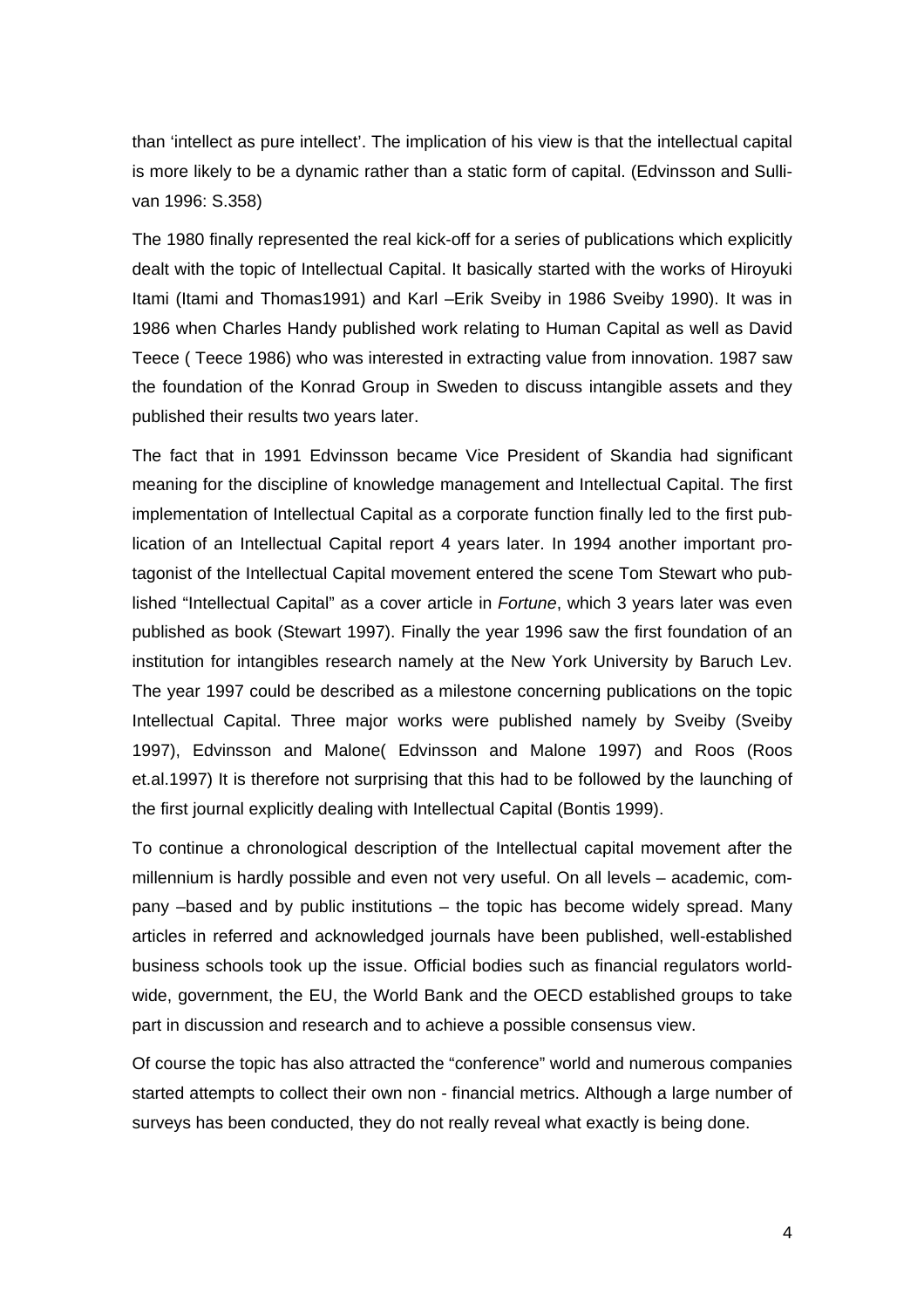Beside this historical outline about Intellectual Capital it is definitely of major interest in how far the contents of this discipline and its measurement methodologies have evolved and developed.

"First generation measurement systems were based on the assumption that financially biased measurement systems should be supplemented with non- financial indicators, including intangibles. Whilst this was a valuable development, the problem with this first generation approaches was that they were static and failed to illustrate adequately the linkage between different performance measures. Second generation measurement systems addressed this issue by using strategy and/or success maps to take into account the dynamic nature of performance and the transformation processes linking objectives and resources. Third generation measurement systems will build on these developments and seek to link, explicitly the non-financial and intangible dimensions of business performance to the generation of free cash flow." (Neely, Marr et al.2003:129)

Undertaking the effort to measure Intellectual Capital one could very easily recognize the difficulties which are inherent to this kind of asset. Therefore the measurement of Intellectual Capital was ignored or belittled, its presentation and discussion precluded or subject to potentially crushing liability and consequently its management considered to be difficult. In some cases Intellectual Capital seemed to be viewed more as a liability than an asset.(Wallman 1999:183)

The amount of methods and approaches which nevertheless try to overcome this obstacle is most impressing. Table 1 tries to give an outline of the most acknowledges approaches (Roos 200):

Basically four different categories of Intellectual Capital measurement methodologies can hereby be distinguished which all have their pros and cons:

- *Direct Intellectual Capital Methods* 
	- o focusing on measuring Intellectual Capital directly
- *Market Capitalization Methods* 
	- o Deriving the value of Intellectual Capital from market capitalization
- *Return on Assets Methods* 
	- o Using the ratio of the ROA to define the value of Intellectual Capital
- *Scoreboard Methods* 
	- o trying to determine the value of Intellectual Capital by considering the different aspects of a company's strategy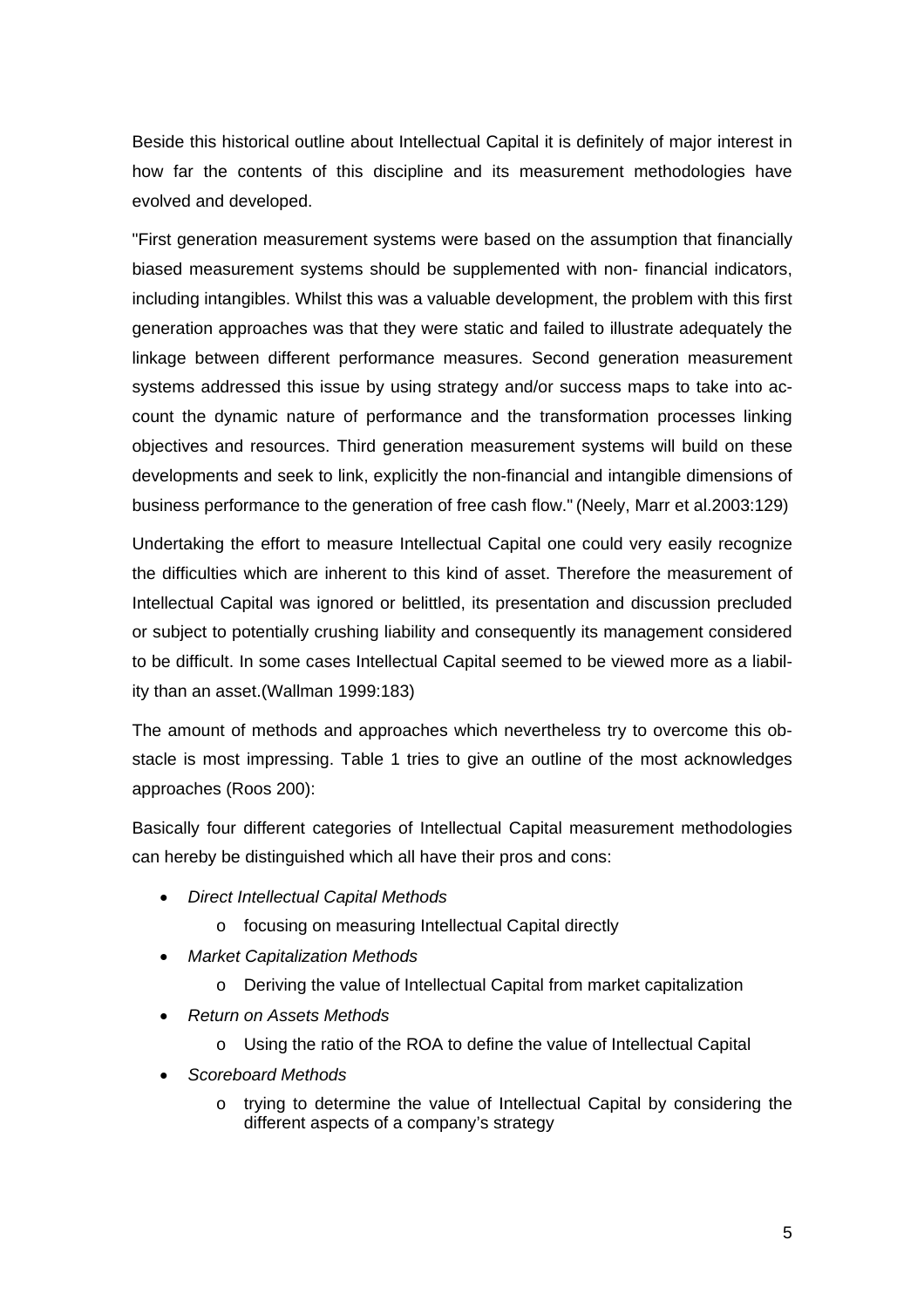| <b>IC Approaches</b><br><b>Major Proponent</b>                        | Cate-<br>gory | <b>Description of Measure</b>                                                                                                                                                                                                                                                                                                   |
|-----------------------------------------------------------------------|---------------|---------------------------------------------------------------------------------------------------------------------------------------------------------------------------------------------------------------------------------------------------------------------------------------------------------------------------------|
| <b>Technology Broker</b><br>(Brooking)                                | DIC.          | Value of Intellectual Capital is assessed based on<br>diagnostic analysis of a firms response to twenty<br>questions covering four major components of IC                                                                                                                                                                       |
| <b>Citation- Weighted-Patents</b><br>(Bontis)                         | <b>DIC</b>    | A technology factor is calculated based on the pat-<br>ents developed by a firm. Intellectual capital and its<br>performance is measured based on the impact of<br>research development efforts on a series of indices,<br>such as number of patents and cost of patents to<br>sales turnover, that describe the firm's patents |
| <b>Inclusive Valuation Meth-</b><br>odology (IVM)<br>(Mcpherson)      | <b>DIC</b>    | Uses hierarchies of weighted indicators that are<br>combined, and focuses on relative rather than abso-<br>lute values. Combined Value Added = Monetary<br>Value Added combined with Intangible Value added                                                                                                                     |
| The Value Explorer <sup>™</sup><br>(Andriessen&Tiessen)               | <b>DIC</b>    | Accounting methodology proposed by KPMG for<br>calculating and allocating value to 5 types of intangi-<br>bles: a. assets and endowments, b. skills and tacit<br>knowledge, c. collective values and norms, d. tech-<br>nology and explicit knowledge, e. primary and man-<br>agement processes                                 |
| <b>Intellectual Asset Valuation</b><br>(Sullivan)                     | <b>DIC</b>    | Methodology for assessing the value of Intellectual<br>property                                                                                                                                                                                                                                                                 |
| <b>Total Value Creation, TVC</b><br>TМ<br>(Anderson&McLean)           | <b>DIC</b>    | A project initiated by the Canadian Institute of Char-<br>tered Accountant. TVC uses discounted projected<br>cash-flows to re-examine how events affected<br>planned activities.                                                                                                                                                |
| <b>Accounting for the Future</b><br>(AFTF)<br>(NashH.)                | <b>DIC</b>    | A system of projected discounted cash flows. The<br>difference between AFTF value at the end and the<br>beginning of the period is the value added during the<br>period.                                                                                                                                                        |
| Tobin's q<br>(Stewart, Bontis)                                        | <b>MCM</b>    | The "q" is the ratio of the stock market value of the<br>firm divided by the replacement cost of its assets.<br>Changes in "q" provide a proxy for measuring effec-<br>tive performance or not of a firm's intellectual capital.                                                                                                |
| Investor assigned market<br>value (IAMV <sup>TM)</sup><br>(Stanfield) | <b>MCM</b>    | Takes the Company's true value to be its stock mar-<br>ket value and divides it into Tangible Capital and<br>(Realized IC + IC Erosion+ SCA (Sustainable Com-<br>petitive Advantage)                                                                                                                                            |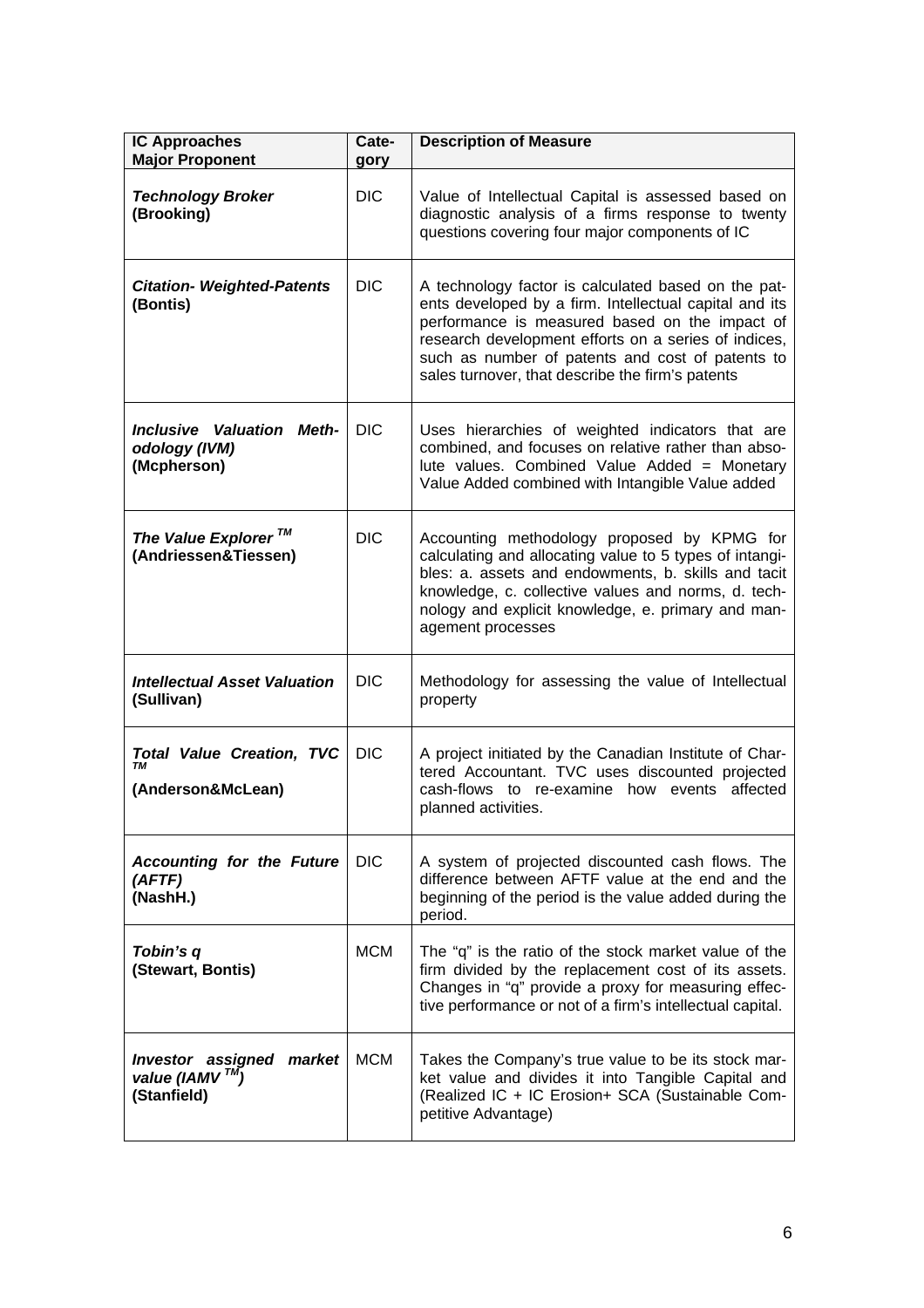| <b>Market-to-Book Value</b><br>(Stewart, Luthy)                       | МСМ        | The value of Intellectual Capital is considered to be<br>the difference between the firm's stock market value<br>and the company's book value.                                                                                                                                      |
|-----------------------------------------------------------------------|------------|-------------------------------------------------------------------------------------------------------------------------------------------------------------------------------------------------------------------------------------------------------------------------------------|
| <b>Economic</b><br>Value<br><b>Added</b><br>$(EVA^{TM})$<br>(Stewart) | <b>ROA</b> | Calculated by adjusting the firm's disclosed profit<br>with charges related to intangibles. Changes in EVA<br>provide an indication of whether the firm's Intellectual<br>Capital is productive or not.                                                                             |
| Human<br><b>Resource</b><br>Cost-<br>ing&Accounting<br>(Johansson)    | <b>ROA</b> | Calculates the hidden impact of HR related costs,<br>which reduce a firm's profits. Adjustments are made<br>to the P&L. Intellectual Capital is measured by calcu-<br>lation of the contribution of human assets held by the<br>company divided by capitalised salary expenditures. |
| <b>Calculated Intangible Value</b><br>(Stewart, Luthy)                | <b>ROA</b> | Calculated the excess return on hard assets then<br>uses this figures as a basis for determining the pro-<br>portion of return attributable to intangible assets.                                                                                                                   |
| <b>Knowledge</b><br>Capital<br>Earn-<br>ings<br>(Lev, B.)             | <b>ROA</b> | Knowledge Capital Earnings are calculated as the<br>portion of normalised earnings over and above ex-<br>pected earnings attributable to book assets                                                                                                                                |
| Value Added Intellectual<br>Coefficient (VAIC™)<br>(Pulic)            |            | Measures how much and how efficiently Intellectual<br>Capital and capital employed create value based on<br>the relationship to three major components: (1) capi-<br>tal employed; (2) human capital; and (3) structural<br>capital                                                 |
| <b>Human Capital Intelligence</b><br>(Jac Fitz-Enz)                   | SC         | Sets of human capital indicators are collected and<br>benchmarked against a database. Similar to HRCA.                                                                                                                                                                              |
| <b>Skandia Navigator TM</b><br>(Edvinsson and Malone)                 | <b>SC</b>  | Intellectual Capital is measured through the analysis<br>of up to 164 metric measures (91 intellectually based<br>and 73 traditional metrics) that cover five compo-<br>nents: (1) financial; (2) customer; (3) process; (4)<br>renewal and development; and (5) human              |
| <b>Value Chain Scoreboard TM</b><br>(Lev, B.)                         | <b>SC</b>  | A matrix of non-financial indicators arranged in three<br>categories categories according to the cycle of de-<br>velopment: Discovery/Learning,<br>Implementation,<br>Commercialisation                                                                                             |
| <b>IC-Index TM</b><br>(Roos G.)                                       | <b>SC</b>  | Consolidates all individual indicators representing<br>intellectual properties and components into a single<br>index. Changes in the index are then related to the<br>changes in the firm's market valuation                                                                        |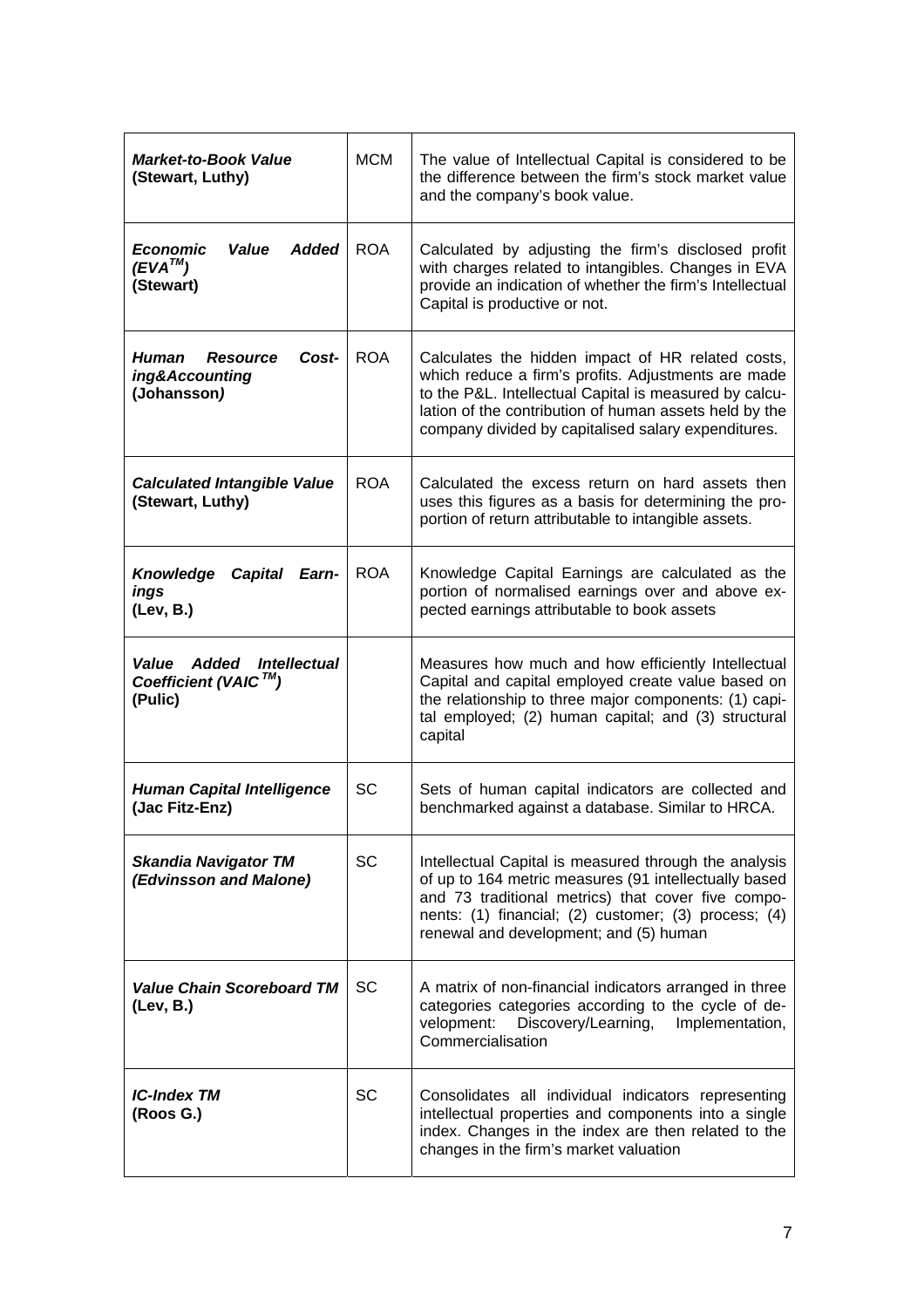| <b>Intangible Assets Monitor</b><br>(Sveiby)      | SC        | Management selects indicators, based on the strate-<br>gic objectives of the firm, to measure four major<br>components of intangible assets: (1) growth; (2) re-<br>newal; (3) efficiency; and (4) stability.                                                                                                                                                                                                                                                |
|---------------------------------------------------|-----------|--------------------------------------------------------------------------------------------------------------------------------------------------------------------------------------------------------------------------------------------------------------------------------------------------------------------------------------------------------------------------------------------------------------------------------------------------------------|
| <b>Balanced Score Card</b><br>(Kaplan and Norton) | <b>SC</b> | A company's performance is measured by indicators<br>covering 4 major focus perspectives: (1) financial<br>perspectives; (2) customer perspectives; (3) internal<br>process perspective; and (4) learning perspective.<br>The indicators are based on the strategic objectives<br>of the firm.                                                                                                                                                               |
| <b>IC Rating</b><br>(Edvinsson)                   | <b>SC</b> | The results of an IC Rating are presented from 3<br>different perspectives: (1) an assessment of the pre-<br>sent efficiency of the Intellectual Capital; (2) an as-<br>sessment of the company's efforts to renew and<br>develop its Intellectual Capital and (3) an assess-<br>ment of the risk that the present efficiency will de-<br>crease                                                                                                             |
| <b>Meritum Guidelines</b><br>(Eronen and Ahonen)  | SC        | The Meritum Guidelines describe how companies<br>can identify, measure and report their intangibles.<br>The Guidelines suggest that measurement and man-<br>agement should be made in 3 phases i.e. the identi-<br>fying, the measuring and monitoring phases. The<br>Guidelines suggest that reporting, named IC state-<br>ments, should cover a vision of the company; a<br>summary of intangible resources and activities; and a<br>system of indicators. |
| <b>Danish Guidelines</b><br>(Bukh; Mouritsen)     | SC        | The Danish Guideline for IC statements is a general<br>model designed as a strategic tool for knowledge<br>management. The guideline includes a detailed de-<br>scription of the Danish concept for IC statements and<br>of how companies can make an IC report. The Dan-<br>ish Guideline comprises comprises three elements:<br>the knowledge narrative, the management chal-<br>lenges, including specific actions and indicators, and<br>a report.       |

# **Table 1: Methodologies of Intellectual Capital Measurement**

When evaluating those approaches one will furthermore recognize that there exists a strong emphasis on the strategic aspect of intellectual capital. The metrics of IC that are delivered are often highly aggregated. Consequently their capability to transport good information about the operational aspect of intellectual Capital is rather restricted.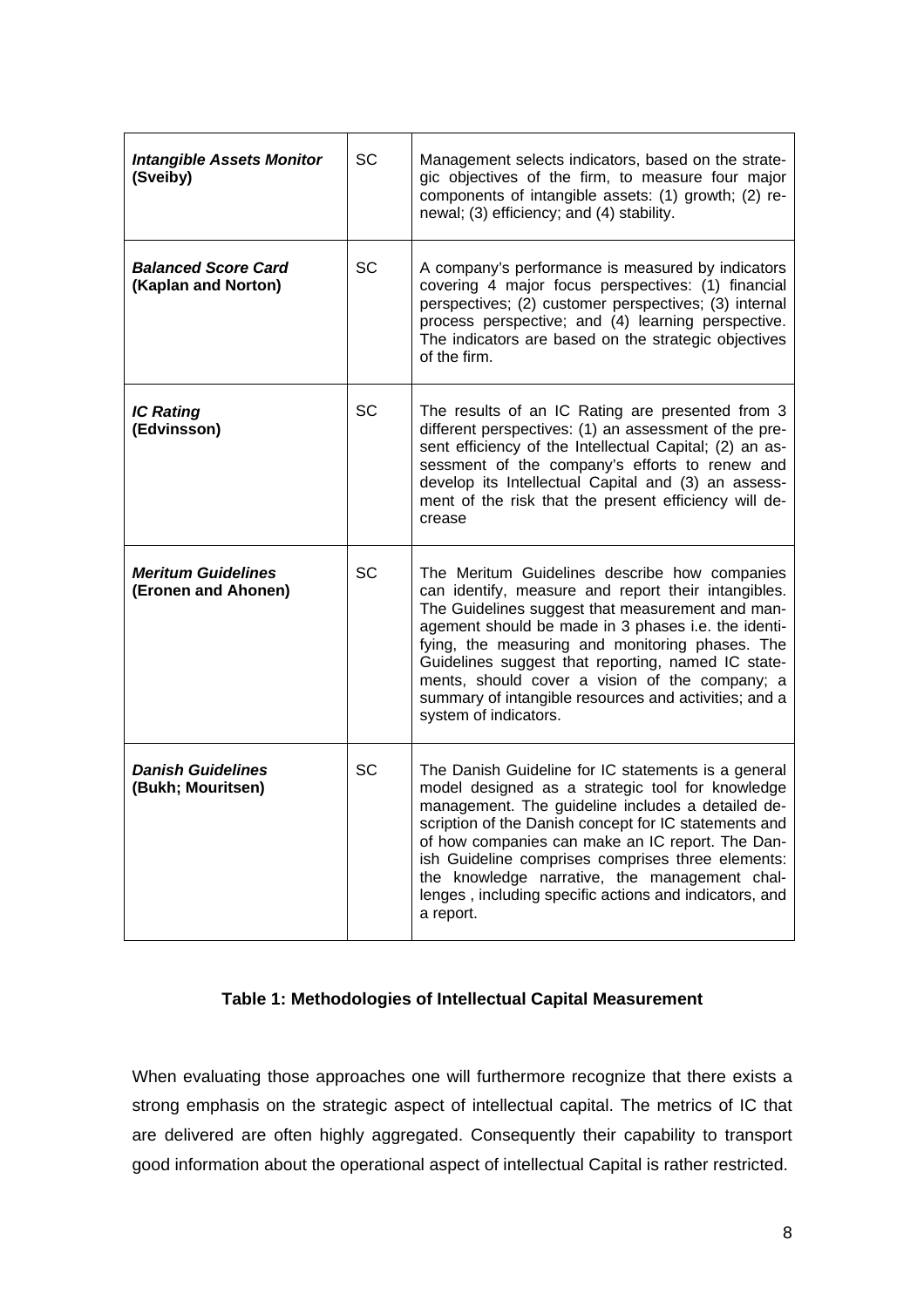When talking about good metrics one should concentrate on the following checklist (Mayo 2001:44)

- They are simple to understand.
- They are clearly defined so that people interpret them in the same way
- Data can be collected in a way that ensures that the effort required is proportional to the resulting usefulness of the measure.
- The process of measurement has integrity: Measures are made in a consistent way and are seen to be reliable.
- They do not have built-in biases, such as "leading" or "loaded" questions of a survey
- They make sense in the context of other measures for example, if one measures skill through an off-job assessment centre, how does this match with the perceptions of colleagues in the workplace?
- They are credible as "roughly right, not precisely wrong".
- They focus on what is important and comprise key outputs or are linked to them.
- They are at the right level of detail to enable appropriate action to be taken
- They can be used for tracking change
- There is a clear ownership of them by an individual or team
- They are taken at the right frequency, chosen to provide useful trend and comparisons

When taking a narrower look at the mentioned methodologies one unfortunately will find that some of proposed metrics do not meet the above mentioned requirements.

Many of the metrics lack creativity in terms of determining the size and the growth of the organization and do not necessarily address the types of knowledge that produce the most value-added benefits for the organization. Various assumptions (some perhaps erroneous) may be made in terms of current used metrics. For instance, assuming the average age of an employee to be young (let us say 30) may not necessarily mean that the organization is a vitally strong, innovative company (Liebowitz, Suen 2000: 62)

Nevertheless all the efforts which were taken to solve the issue of measuring Intellectual Capital did attribute a lot to the disciplines development. Those approaches represent the result of the first phase of the "intangibles movement". But there is still a steep way ahead. The inertness and commoditization of most intangibles have important implications for the future development. They do imply that corporate value creation de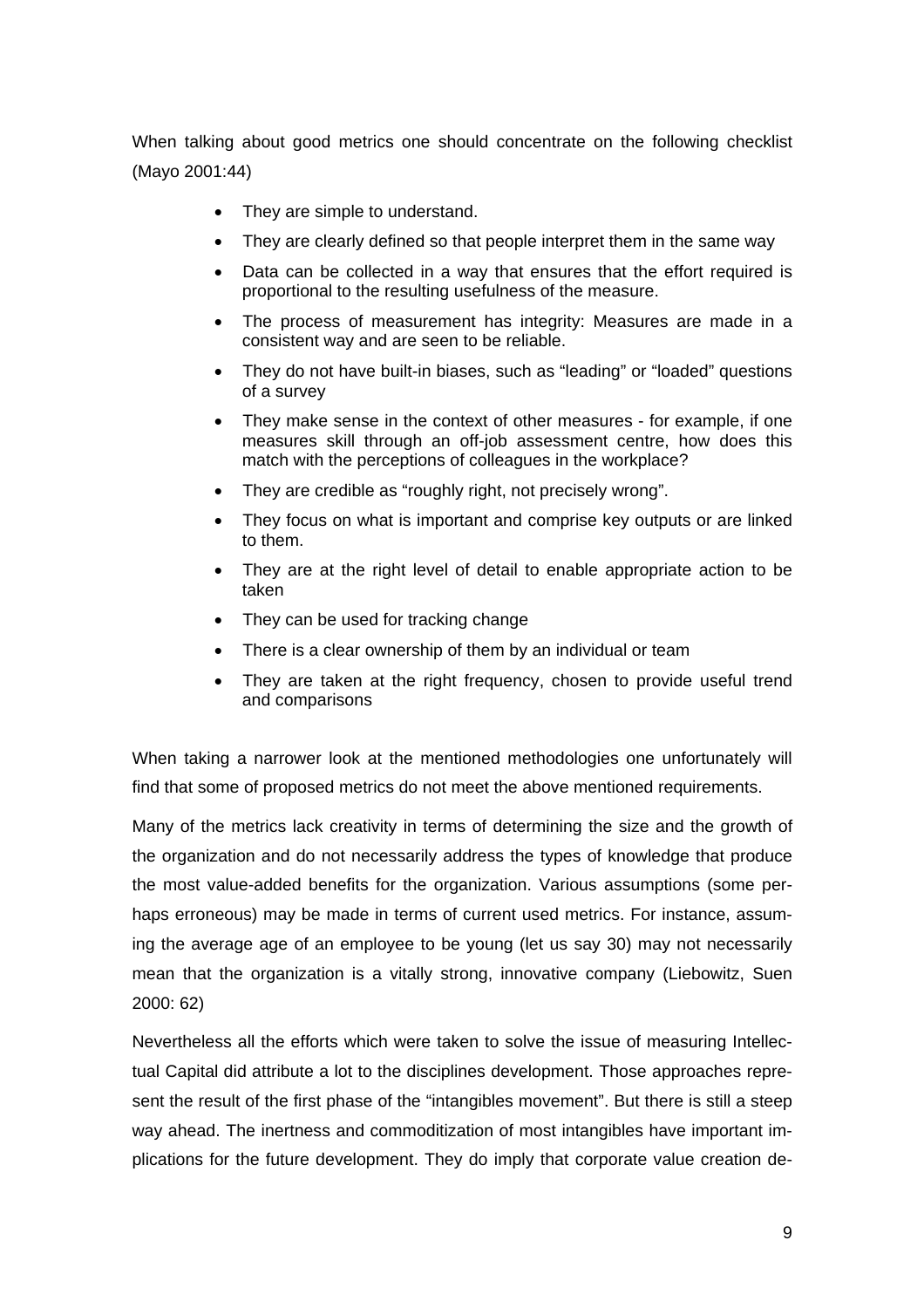pends critically on the organizational infrastructure of the enterprise, on the business processes and the systems that transform lifeless things – tangible and intangible – to the bundles of assets which are generating cash-flows and conferring competitive positions. Such organizational infrastructure, when operating effectively, is the major intangible of the firm. Therefore it seems to be clear what has to follow at this point. After Phase 1 of intangibles work, which was primarily directed at the documentation and awareness-creation within companies, now the focus has to be laid on organizational infrastructure, the intangible that counts most and about which little is known. Organizational infrastructure that is managerial processes, organizational blueprints, incentive and control (corporate governance) systems when operating successfully enables management to generate excess product out of invested resources. (Lev 2003:123- 124)

Together with the issue of organizational infrastructure future efforts on Intellectual Capital also will have to concentrate on further developments on the topic of measurement. This does not mean other approaches on measurement but a new understanding of measurement. Guiding a business towards strategic goals requires third generation performance measurement approaches of Intellectual Capital that are soundly based and can reliably measure progress in order for organisations to gain real value from measuring business performance be it intangible or intangible.( Neely et.at 2003: 135)

### **The survey and its findings**

The reason for conducting this survey was twofold. On the one hand the diffusion of intellectual Capital measurement methodologies within an Austrian but yet international company should be controlled. On the other hand the following demand should be met.

"So far, we have seen too few inductive studies, that is studies that are trying to build theory from observation of and participation in the context of the business issue investigated.(…) Moreover, it is encouraging to see the many joint efforts between business school professors and practising managers to research and publish in this area. We are convinced this is the way to know more about knowledge management and intellectual capital in companies. The managers, scholars and consultants that work in this exiting area (…) have different experiences and rest their assumptions on different epistemologies …. This means that they all bring something valuable to the "party" shedding more light on the issue of managing knowledge and intellectual capital."(Roos, von Krogh:1996)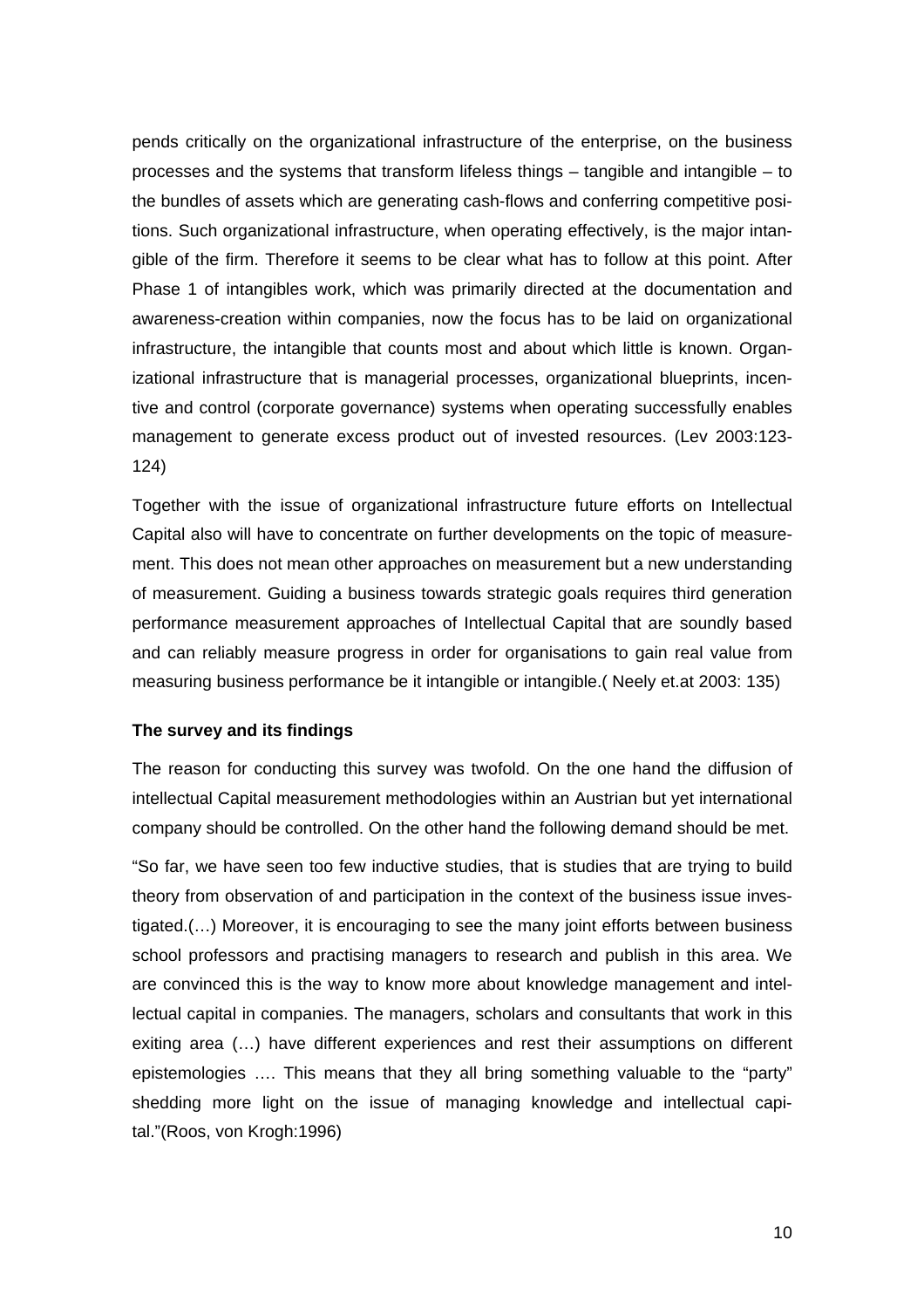The company the survey was conducted with is Europe's largest manufacturer of bonded grinding, cutting-off, sawing and drilling tools. Worldwide the Group belongs to the leading system suppliers, which offers grinding tools with bonded abrasives in all conventional grit and bond types as well as a comprehensive range of dressing tools.

The company's brands have not only won an outstanding position in their home market. They are worldwide known brand families and represent the performance potential of over 70,000 different products.

The company consists of 5 holdings, 8 production locations and 17 distribution locations worldwide.

The questionnaire was sent to the Chief executive officers of these sub-companies who mostly are also the Chief financial officers. Due to a very helpful support by the responsible member of the company's executive board of the headquarters most of the questionnaires were returned (90%).

Basically the following issues were questioned:

- *Definition of Intellectual Capital* 
	- o managers were asked to give a definition of Intellectual Capital in their own words
- *Knowledge about the different measurement methods* 
	- $\circ$  managers had to state which measurement methodology –given in a list they are familiar with
- *Relevance of Intellectual Capital measurement* 
	- managers were asked about the relevance and importance of IC measurement and which other company functions should be dealing with this topic
- *Knowledge about the different components of Intellectual Capital* 
	- o in this section of the questionnaire managers had to answer detailed questions about Human Capital, Structural Capital, Customer Capital, Process Capital, Innovation Capital
- *Valuation of the different components of Intellectual Capital* 
	- $\circ$  probably the most difficult part of the questionnaire managers were asked to give their evaluation of Human Capital, Structural Capital, Customer Capital, Process Capital, Innovation Capital which in total build 100% of the company's Intellectual Capital
- *Necessary development in the measurement of Intellectual Capital* 
	- o this section of the questionnaire had the intention to find out where there are deficiencies in the present approaches and methodologies and what kind of future developments might be necessary to meet the existing challenges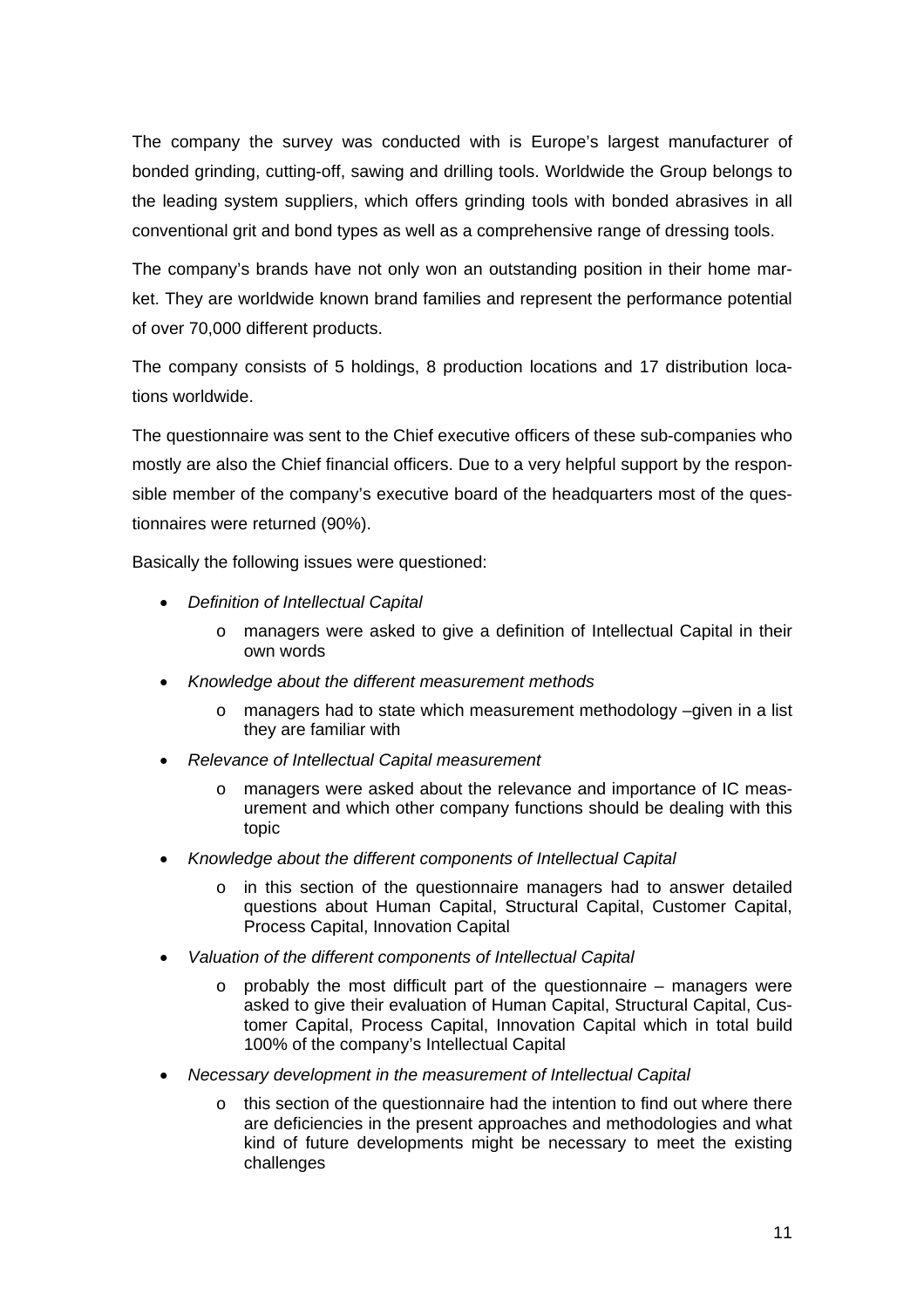The detailed results of this survey cannot be published here due to reasons of security professional secrecy and the company's policy. Furthermore to generalize the results due to only one conducted survey would not meet scientific standards. However some basic information can be given - moreover it prepares the background for further reflections on the subject of measuring, monitoring and managing Intellectual Capital.

The definition of Intellectual Capital as such caused some major problems. A mixture of terms including market value , book value, intangible assets, intellectual property were given and also many attempts to relate them to each other were made – the topic is obviously familiar however the questioned managers saw themselves confronted with the usual problem of giving exact definitions.

As far as the measurement methods are concerned the following can be stated. Methodologies like the Intangible Asset Monitor or the Skandia Navigator are more familiar than those concepts which are proposed by less prominent proponents. Concepts like the EVA or BSC are well known but this can be adjoined to the fact that those concepts were established for other purposes in the first place.

A high number of the managers acknowledge the relevance and importance of Intellectual Capital measurement. This result is important and even surprising if one relates it to the result concerning the definition of Intellectual Capital. Although not being quite sure and capable of how to define Intellectual Capital the managers are well aware of the importance of IC measurement – an apparent contradiction but it might be explained by the nature of Intellectual Capital.

To control whether they really know what they are giving their opinion about the next part of the questionnaire was very useful. The different components – Human Capital, Structural Capital , Relational Capital, Process Capital and Innovation Capital – were questioned. The managers' task was on one hand to determine the importance of the various features of Intellectual Capital's components and on then other hand to evaluate /weigh their present state within the company. The answers to this set of questions confirm the impression that the topic Knowledge Management and Intellectual Capital is well integrated into the daily activities although these terms are not always explicitly used for it.

Most interesting are the findings concerning the evaluation of the different components of Intellectual Capital in how far they are contributing to the company's value and profit. The results gave a rather inhomogeneous picture considering that the managers were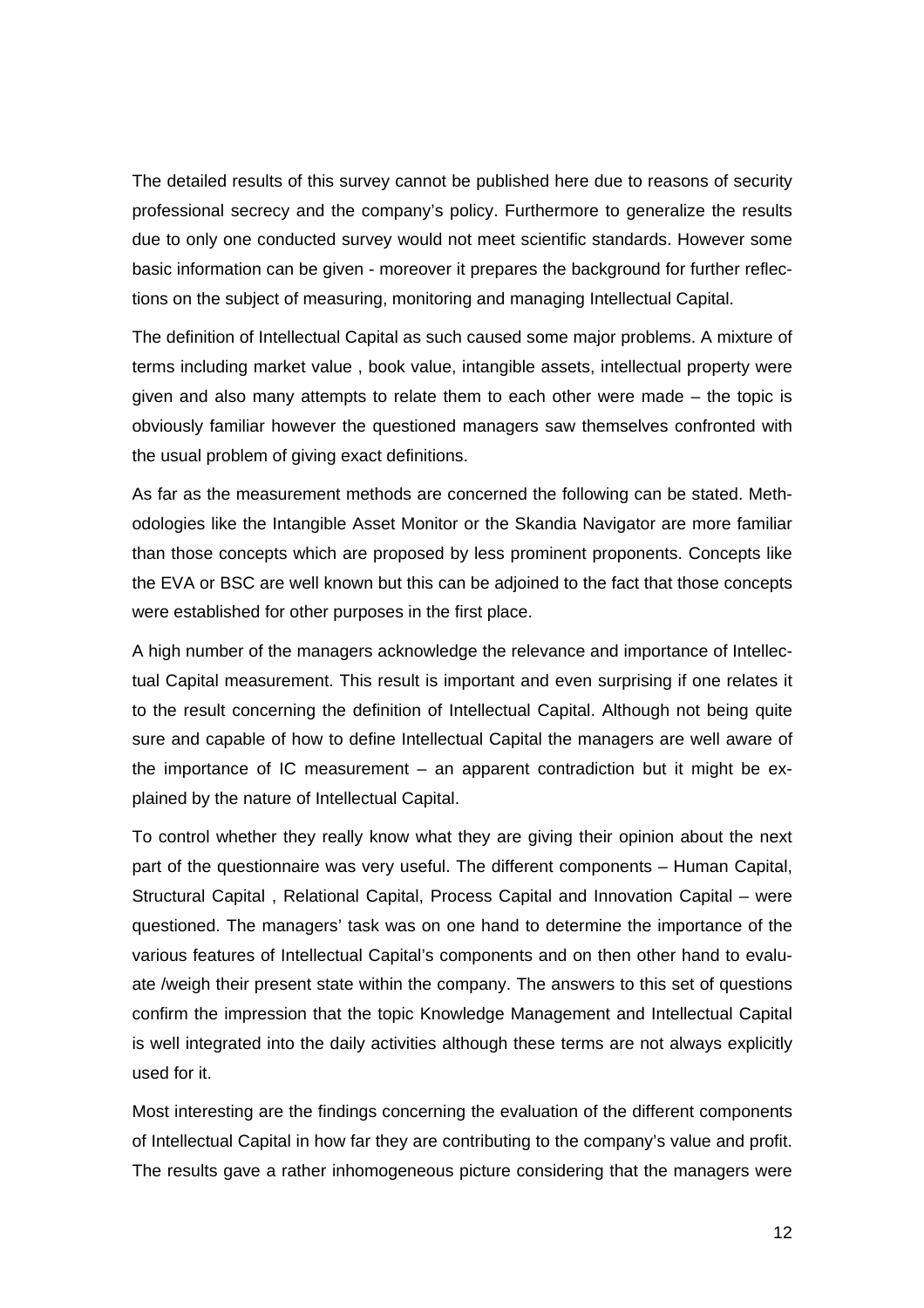evaluating within the same company. Of course one has to acknowledge that the process of evaluation always contains the subjectivity of the person evaluating to a high degree. This explains the different results concerning the IC-components. Furthermore the different company background of the participating managers –whether they are the chief executive officer of a production or only a distribution company – had obviously influence on their statements. For instance it is easily explicable that for the CEO of a distribution company the employed relational capital is an important success factor and it contributes extensively to the company's value. However one general statement can be made – human capital showed the most homogeneous results Human capital is credited for being the foundation of every other component of Intellectual Capital – the development and retaining of structural capital, relation capital etc. is regarded to be hardly possible to be realized without it  $-$  this has to be taken as being confirmed by the answers given.

Finally the last part of the questionnaire dealt with possible deficiencies within the applicable methodologies for Intellectual Capital and its measurement and with therefore necessary future developments to overcome them. When discussing the results of this part one definitely has to take into account the findings of the questionnaire and survey in total. The topic Intellectual Capital is definitely present in this company however there does not seem to exist a conscious handling of it which certainly is responsible for not succeeding to the degree which one intends to. Measurement methods do not find the extent of application one would expect. The reason for this situation might be found in the statements given which implicitly reflect the questioned managers' demands:

- Intellectual Capital measurement and its methodologies are too much driven by the demands of the service industry – therefore it is difficult to implement and apply the suggested measures for the production industry
- Intellectual Capital measurement happens on a strategic level and is too highly aggregated – straight implications for definite operative actions are hard to deduct
- Intellectual Capital measurement tries to overcome the shortcomings of the traditional accounting systems. Why is it then right from the start using a rather static (because apart from the SC approaches most of the methodologies still do) and retrospective perspective? Very often one is confronted with the argument that the balance sheet as an information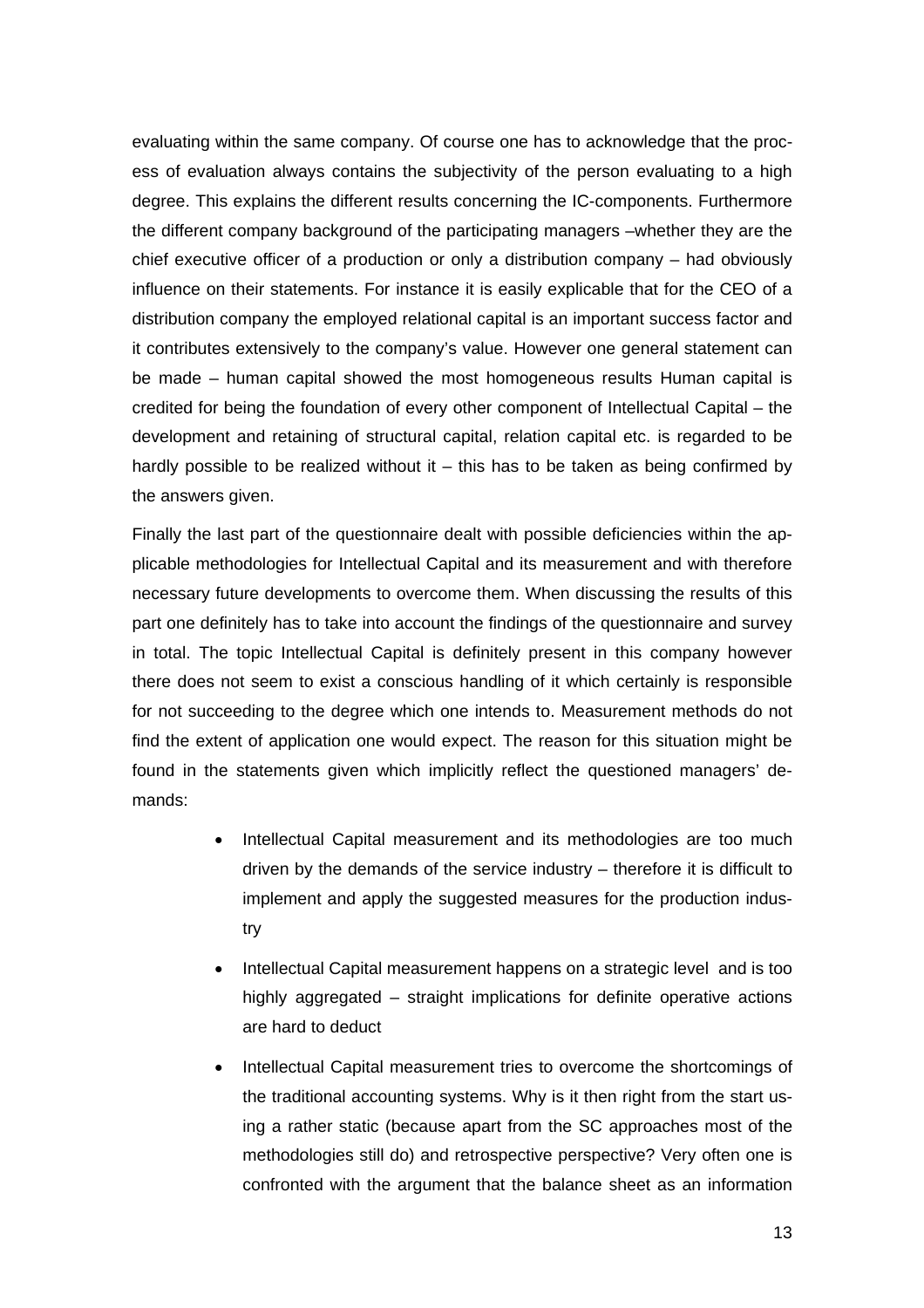tool cannot succeed in this duty because it is built up of historical data. Only by thoroughly analysing more transparency of the balance sheet can be gained.

Due to these statements the following needs of managers considering Intellectual Capital measurement can be identified:

- A need to disclose that the company has those tangible and intangible assets at its disposal that it needs to create value for the shareholders and stakeholders
- A need to continuously improve and develop those activities which ensure an effective usage of intangible assets
- A need to bring distinctive leverage to the efficiency with which these assets are used for value creation.
- A need to increase the value of the firm's resources and activities for their different stakeholders and to add more transparency as a consequence
- A need to connect these assets with the actual output of the company products and services- because in the long run it is them which generate value for the company.

 The findings of the survey of course started a very intense further discussion on the topic. The managers had to admit that already only participating in this survey changes their perspective and attitude on Intellectual Capital. Therefore it was very clear that the survey and its findings could not be the final point – moreover a strong impluse was given to continue the work heading towards the actual practice of Intellectual Capital Management and measurement.

The following part presents the basic ideas of a concept, which on one hand tries to consider the expressed manager's demand, and on the other attempts to build a connection to the traditional financial perspective of a company.

# **The concept**

The biggest challenge which this proposed concept intends to meet is to provide managers with useful implications for a more operative use of the results if Intellectual Capital measurement.

There definitely exists no doubt that especially Intellectual Capital in its perception, as a key success factor for a company's welfare needs to have strong strategic support.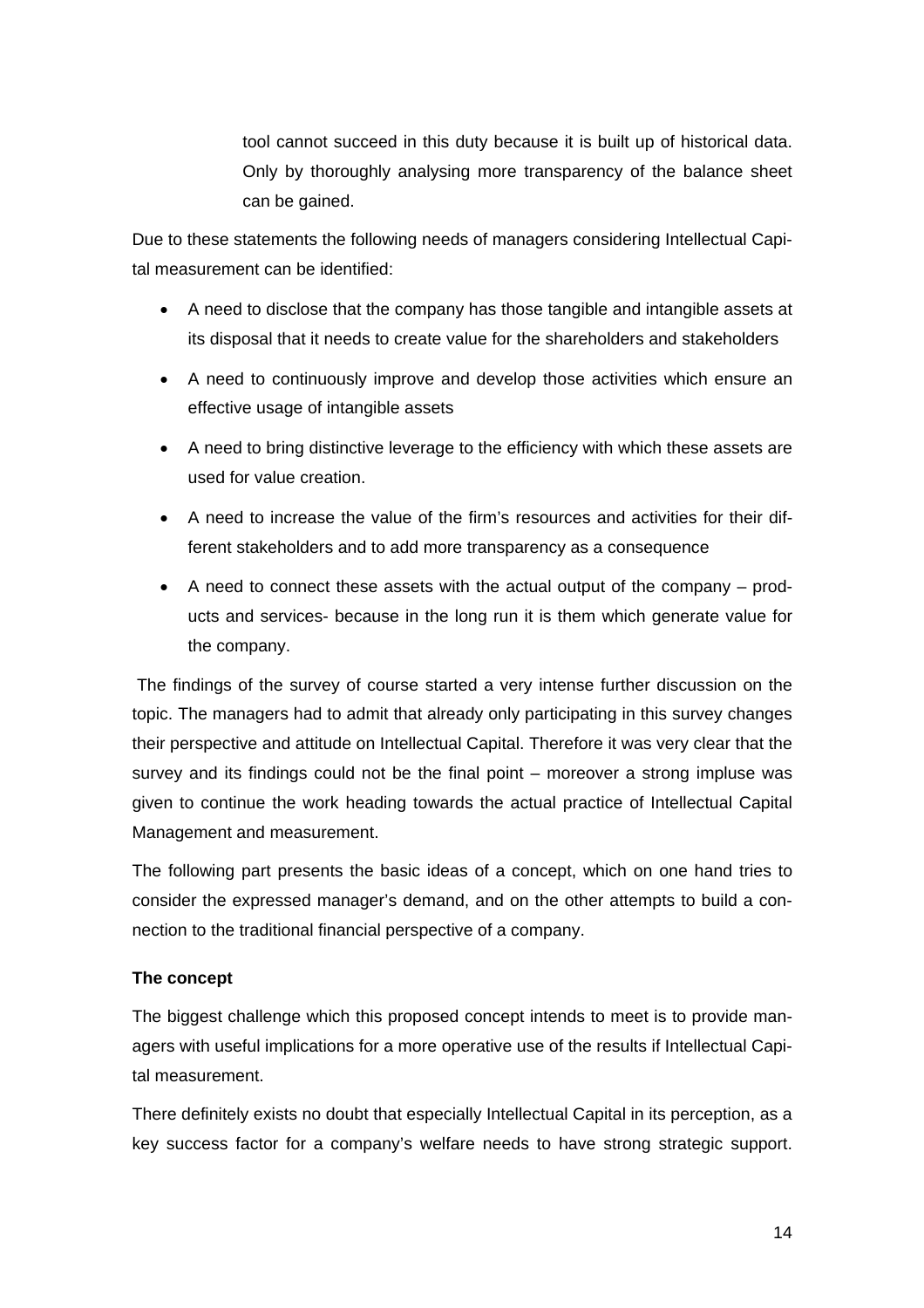Furthermore the value it should contribute to the company can only be the result of strategic reflections. Consequently at the beginning there has to be a

> • CLEAR DEFINITION OF THE EXPECTED RETURN ON THE EM-PLOYED INTELLECTUAL CAPITAL

However to reach this strategic target of adding value one has to set the framework for it. Consequently two most central questions have to be answered in the beginning. Who are my stakeholders concerning intellectual capital and whose topic is it within the company?

Talking about stakeholders one has to take into account that all approaches which already exist on Intellectual Capital measurement and management do acknowledge their influencing existence and the interest of the different stakeholders. Therefore the next step in implementing an integrative management has to be the

> • IDENTIFICATION OF THE DIFFERENT STAKEHOLDERS' DISCLO-SURE INTERESTS

This identification has to be seen in tight connection with the second question – whose topic is the topic of Intellectual Capital anyway? Everybody will agree that Intellectual Capital management and measurement affect the whole organization – so who is going to be held responsible for it? Does the company need its own chief knowledge officer who executes an interface function within the company – or is Intellectual Capital a topic for the chief executive officer, the chief human resources officer or the chief financial officer. This question is of major interest since the emphasis laid on the measurement and management is directly influenced by the responsible person's backgroundconsequently the

> • ORGANIZATIONAL IMPLEMENTATION OF THE INTELLECTUAL CAPITAL ISSUE DUE TO THE ORGANIZATION'S SPECIAL FEA-TURES OF INTELLECTUAL CAPITAL

# Iis of crucial importance.

Whereas those two questions are of strategic relevance the following reflections try to enter a more operative level of Intellectual Capital. It was stated throughout this paper that there exists the intention towards the establishment of a concept, which includes the measurement, monitoring, and management of Intellectual Capital.

Management in general contains 4 major tasks – *organizing, planning, carrying out* and finally *controlling.* It is more than stunning that Intellectual Capital Measurement started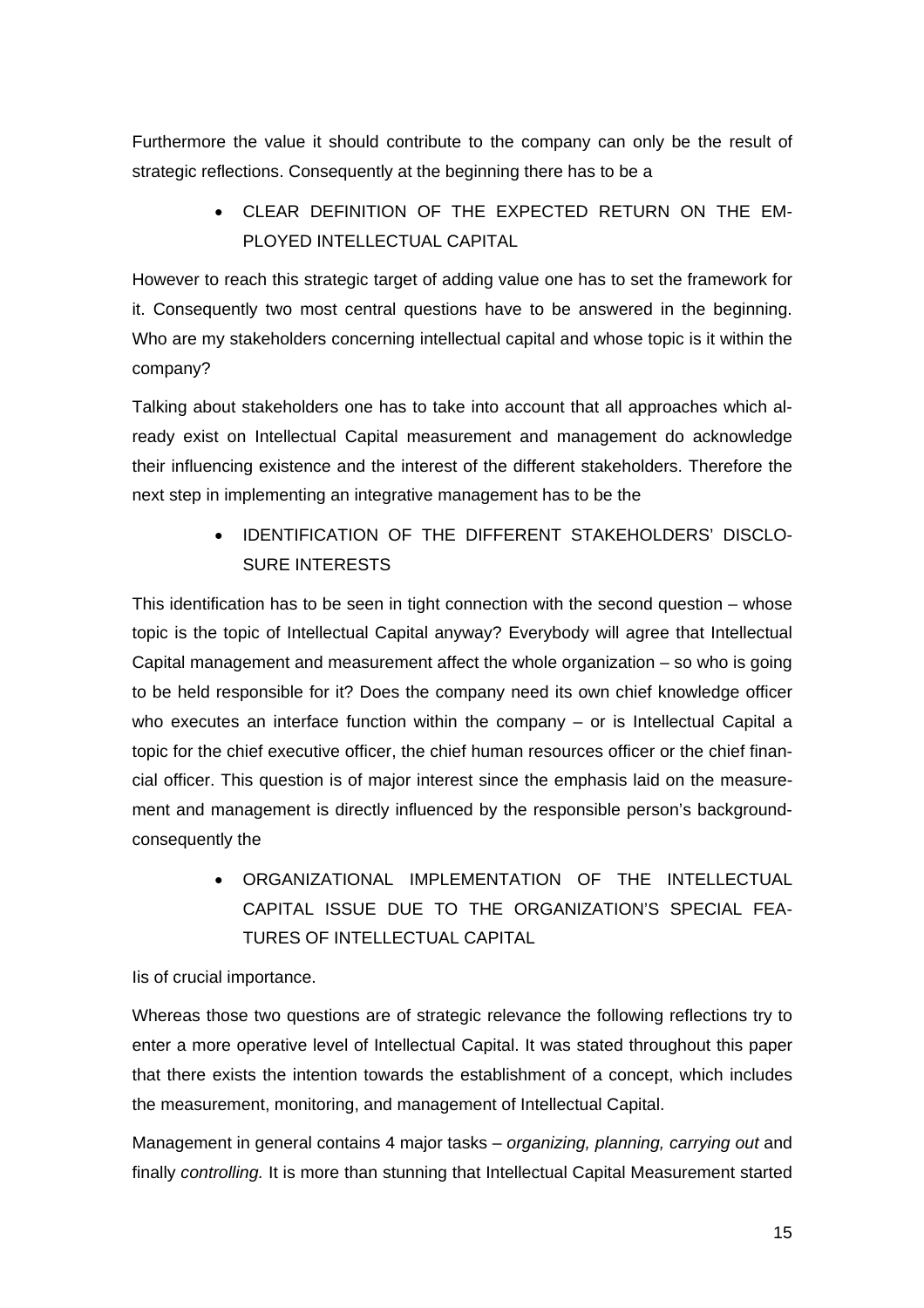off with the last of the mentioned tasks (since measurement represents the precondition of every control). The metric which are collected represent the output of the other three tasks however so far they have not been carried out under this perspective of the later measurement. One definitely has seen the organization, the planning and the carrying out of knowledge management but hardly with the clear target of metrics to be achieved. One reason is certainly represented by the above-mentioned high aggregation of the metrics collected. It is therefore more than necessary to bring them down to a more applicable level. To succeed in this effort one as to bring it down to the level with which a company is present on the market – namely the level of products, processes and services. Starting off from the existing approaches of measurement of Intellectual Capital one has to implement this perspective on products and services by the

> • IDENTIFICATION (MEASUREMENT) OF THE VALUE GENERATED BY THE USAGE OF INTELLECTUAL CAPITAL WITHIN THE SINGLE PRODUCT OR SERVICE A COMPANY OFFERS TO ITS CUSTOM-ERS.

To fulfil this target a combination of the market price- and the cost- approach might be helpful. Although being definitely not easy to master to succeed in this task will open a wide range of new possibilities for Intellectual Capital management and measurement. One of them will definitely be the next necessary step - concerning the company's employed IC – namely the

> • DEFINITION OF THE INTENDED IMPACT OF INTELLECTUAL CAPI-TAL ACTIVITIES ON THE ABOVE IDENTIFIED INTELLECTUAL VALUE OF THE PRODUCT OR SERVICE.

This might be handled by disaggregating those measures one already knows due to Intellectual Measurement approaches. So far the value added by Intellectual Capital as a whole was measured. By splitting it up into its different components and connecting it to the single product or service one creates the possibility to establish clear target metrics for future intended Intellectual Capital activities on all levels.

The consequence of such a successful establishment has to be the next stage within this concept namely the

> • ENTERING THE MONITORING AND CONSEQUENTLY CONTROL-LING CYCLE ON INTELLECTUAL CAPITAL MANAGEMENT

When having reached this step integrative management of Intellectual Capital can be started. One has the strategic background given by the overall intended profitability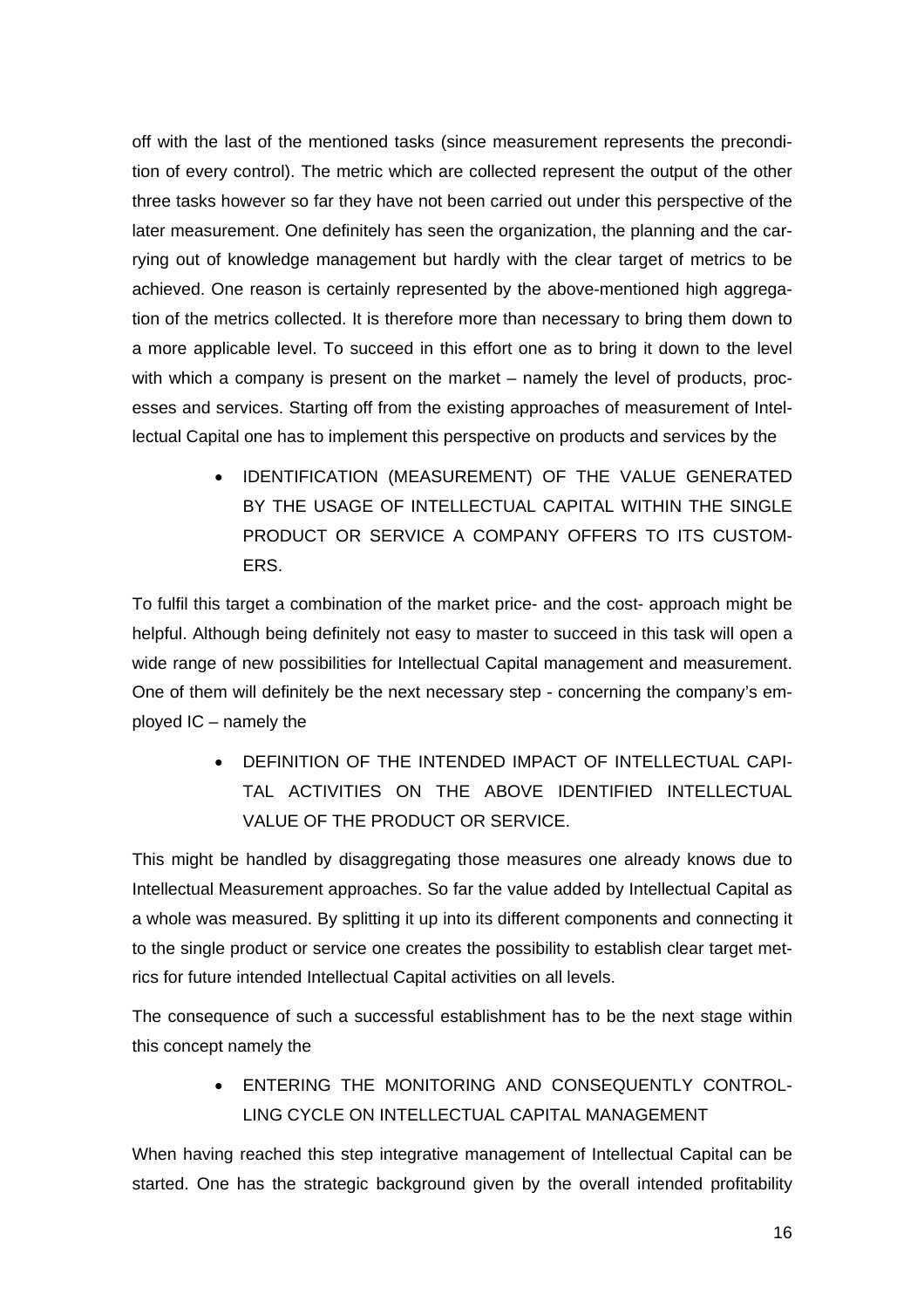concerning the Intellectual Capital employed, however also on the more operative level clear targets can be formulated and afterward checked towards their level fulfilment. One still executes the act of measurement, however it is supplemented by the possibility of a steady monitoring which is a prerequisite for actually managing Intellectual Capital. It offers the possibility to react on possible deviations just in time and one will not have to wait for an Intellectual Capital report to get the actual picture.

This concept of course still has to undergo a thorough elaboration but already at this stage one can see the potential which lies in such an understanding of Intellectual Capital Management and Measurement.

### **Summary**

It was the intention of this paper to put some new spotlight on the topic of Intellectual Capital Measurement – existing approaches have prepared research and management for the topic however a next stage of development is necessary. To only measure this key success factor of a company's welfare would mean to risk to overlook the potential which lies in it. .*M*easuring, *M*onitoring and *M*anaging are crucial for an efficient use of Intellectual Capital – this paper with the presented concept should help to set path for future developments - yet to completely succeed in the 3 Ms a path of trial and tribulation for researchers and practitioners is still ahead.

### **References**

Chamberlin, Edward Hastings (1962). The theory of monopolistic competition : a reorientation of the theory of value. - 8. ed . - Cambridge, Mass. : Harvard Univ. Pr.

Edvinsson, L. & Malon,M. (1997) . Intellectual Capital – realizing your company's true value by finding its hidden brainpower, New York, N.Y :Harper Business

Handy, Ch. (1986). Understanding organizations, Harmondsworth: Penguin Books

Itami, H.& Thomas, W.(1991) Mobilizing invisible assets,  $1<sup>st</sup>$  paperback ed., Cambridge, Mass.: Harvard Univ. Pr.

Lev,B.(2003): Intangible at a Crossroad. Controlling, Heft 3 / 4, März/April 2003 (pp.121-127)

Liebowitz, J.,& Suen, Ch.(2000). Developing knowledge metrics for measuring Intellectual Capital, Journal of Intellectual Capital, Vol.1(1), 54-67.

Mayo, A.(2001). The Human Value of the Enterprise – Valuing People as Assets – Monitoring, Measuring, Managing, London: N.Brealey Publishing

Neely,A.& et al (2003). Towards the Third Generation of Performance Measurement. Controlling, Heft 3 / 4, März/April 2003 (pp.129-135

Penrose,E.(1959).The theory of the growth of the firm, Oxford: Blackwell